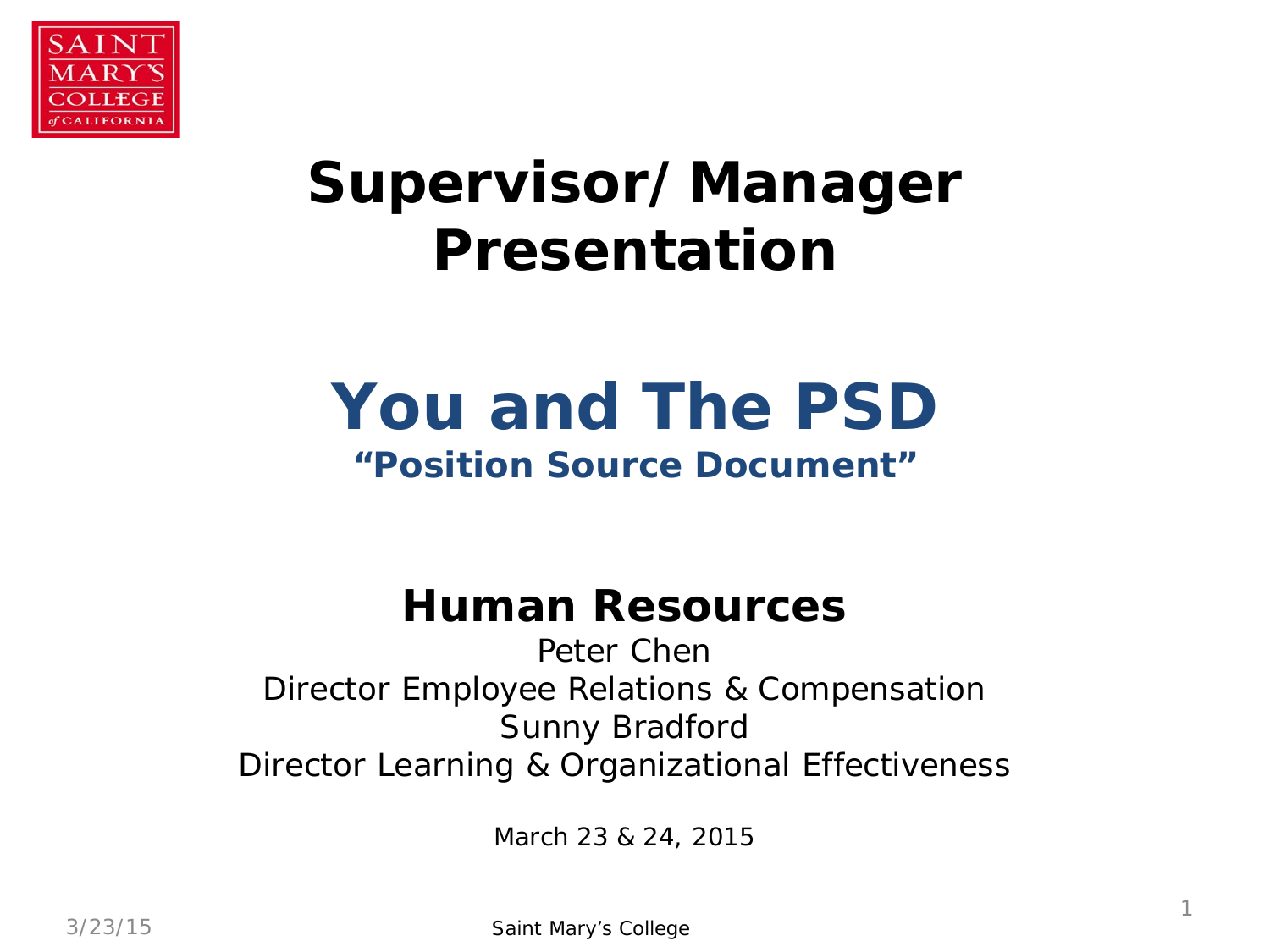



Our goal for today will be to provide staff with an overview of the "Position Source Document" (PSD) process and how it is used here at Saint Mary's College

- A brief historical overview of the PSD
- Define what is a PSD and its content
- Describe the PSD flow process for staff employees and supervisors Tips for approaching your supervisor
- Identify next steps
- Allow time for Questions and Answers

#### **Success today will be to provide you with useful information and engage in meaningful discussion**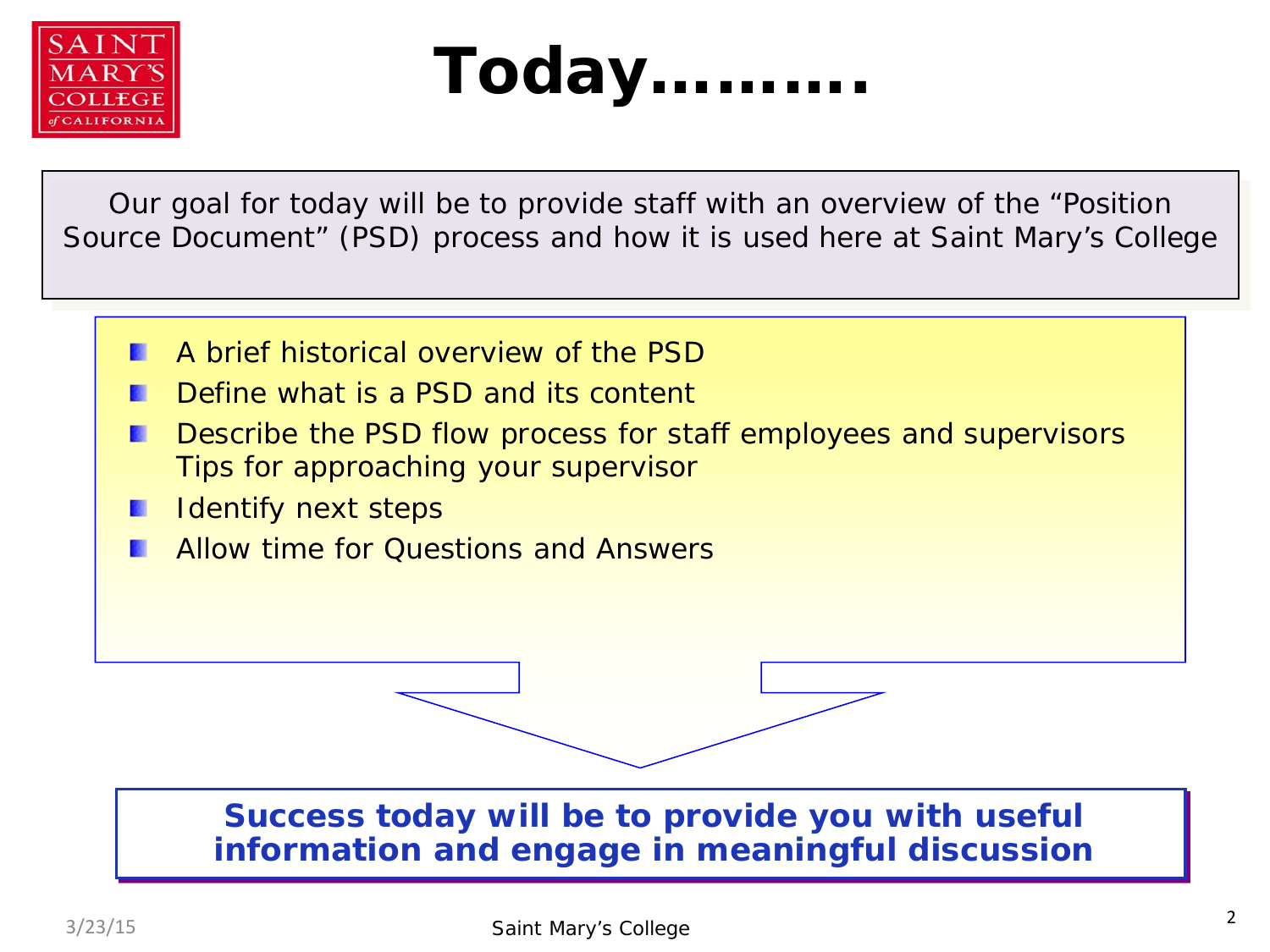

## **What is the purpose of a Position Source Document (PSD)?**

- 1. The PSD is a document that describes staff positions here at Saint Mary's College.
- 2. The purpose of the PSD is to clarify and document specific titles, the general purpose, essential functions, responsibilities, degree of complexity, job requirements, reporting relationships and working conditions for staff positions.
- 3. The PSD is also used to evaluate new positions, and revised positions whenever "significant" changes occur in the duties and responsibilities of a current position.
- 4. The PSD is also used to establish wage and salary ranges, determine if a position is exempt or non-exempt, a reference for recruitment, selection and training, a basis for discussion between the supervisor and employee on performance expectations for key functions, a basis for discussions during the performance review process and it identifies the physical and mental requirements of a position under the Americans with Disabilities ACT (ADA) and Workers Compensation.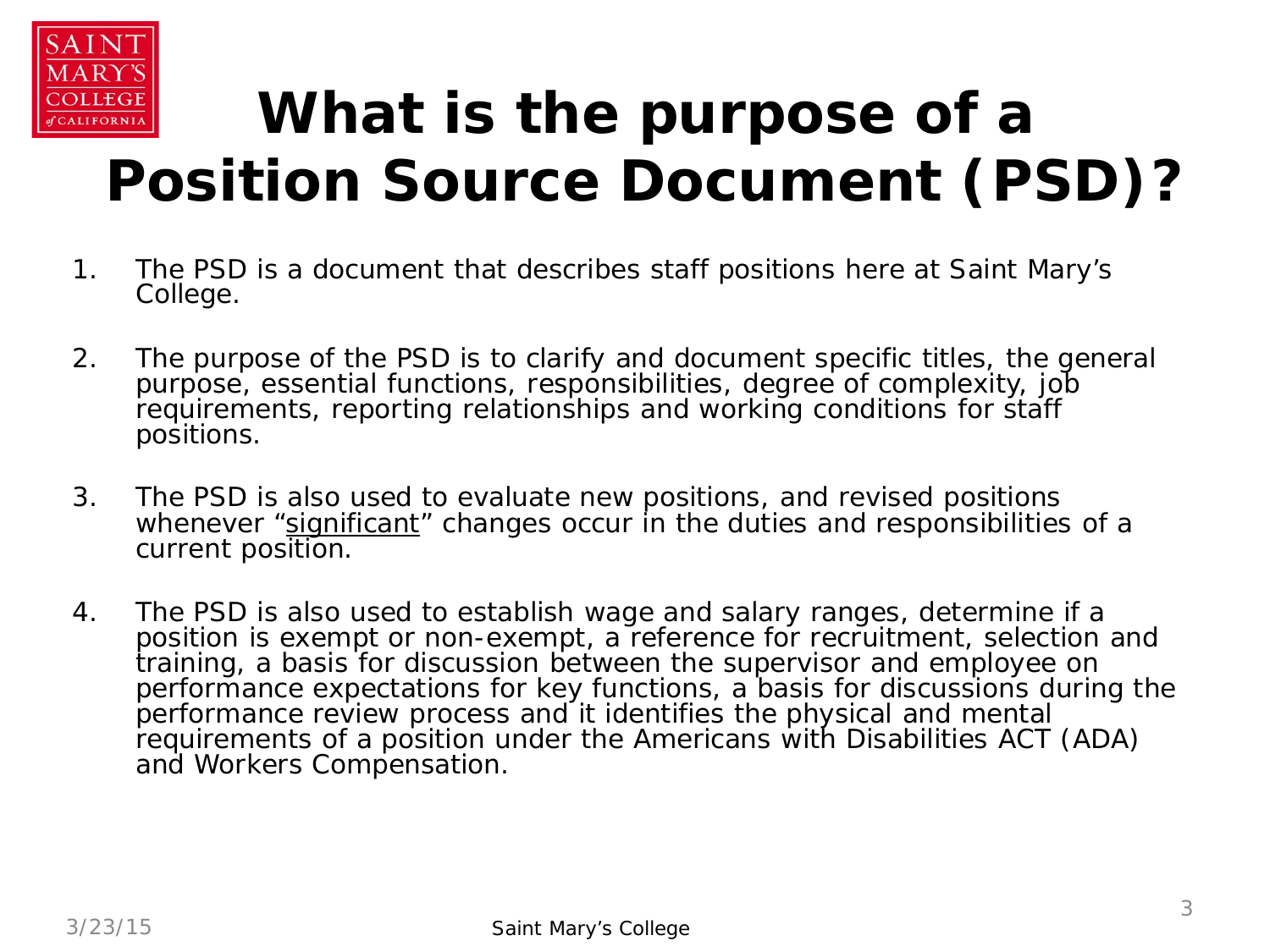

### **Process for PSD Evaluation**

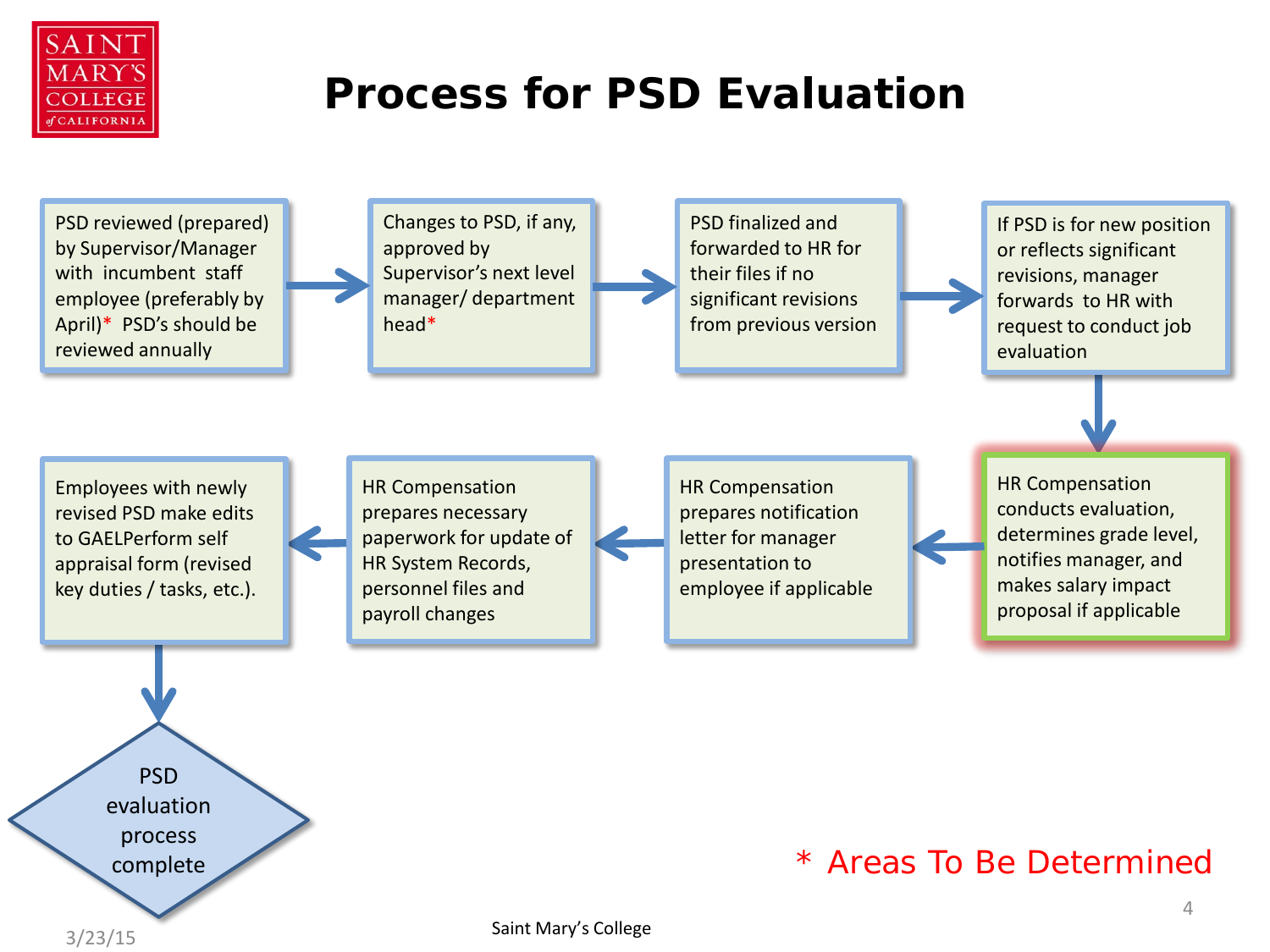#### **Tips for Supervisor / Staff Conversation ALIFORNIA**

- 1. Approach your supervisor with a joint responsibility mindset
- 2. Engage your supervisor early in the year (but no later than April) in a discussion regarding the current status of your PSD if you think it no longer accurately reflects your duties
- 3. Frame the discussion / dialogue as part of your career development
- 4. Request a copy of your PSD from your supervisor or from HR and review it carefully before you submit your self-review in GAELPerform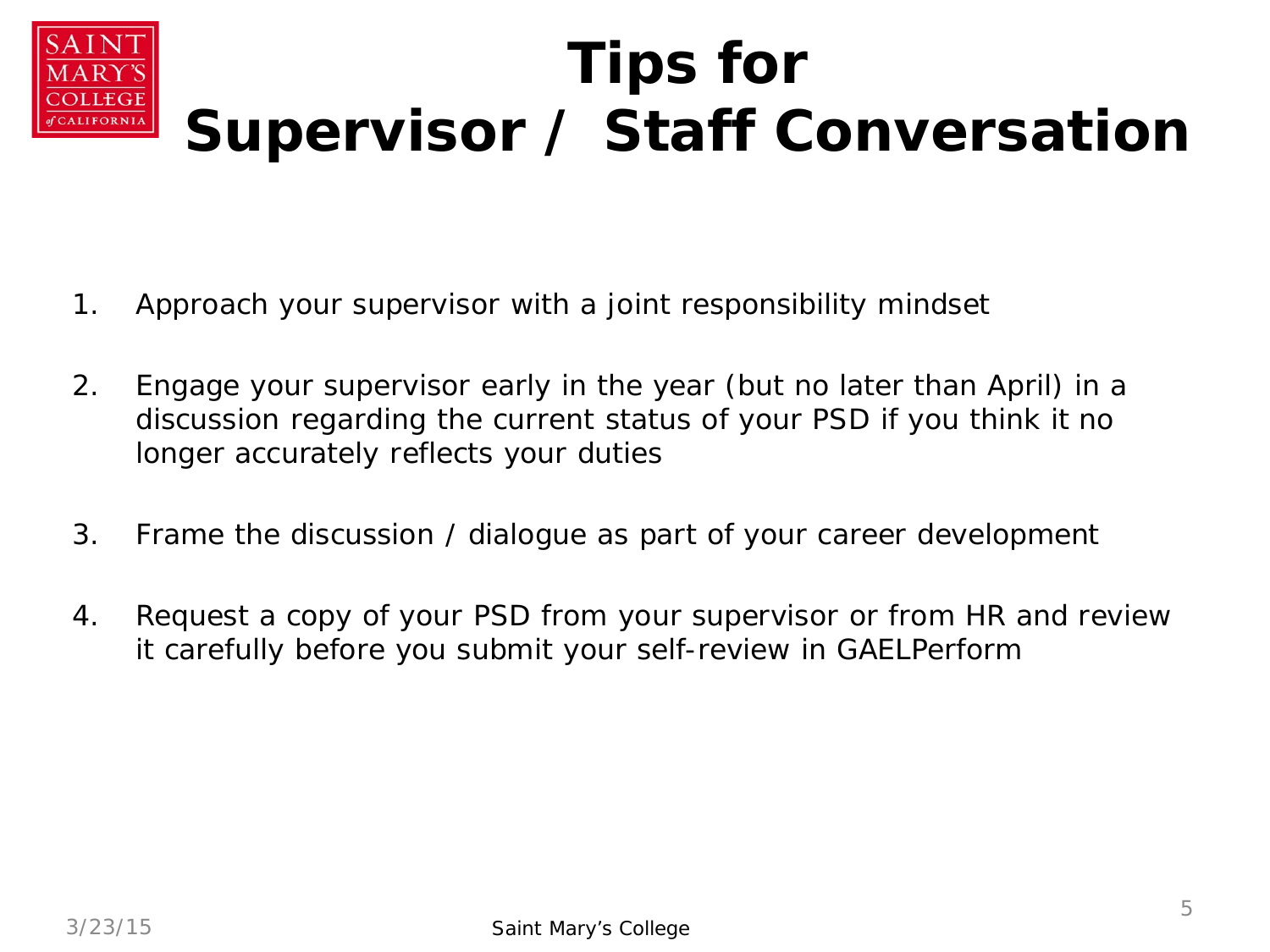

## **Other Things To Know Regarding The PSD Process**

- 1. How does the supervision of students impact one's PSD?
	- a. Revisions to the PSD that include student coordination / facilitation or oversight should be made during PSD update with your supervisor
- 2. Does a change in my PSD, automatically generate a change in salary?
	- a. Changes to your PSD will not necessarily constitute a salary change. HR Compensation conducts internal and external benchmarking analysis to assess if salary adjustments are warranted
- 3. Are PSD's automatically populated into the GAELPerform performance evaluation online tool?
	- a. No not at this time. HR is looking into software enhancements and further contract modifications with our performance review vendor
- 4. What do I do if I am unsure if my PSD is accurate or updated?
	- a. If you are not sure if your PSD is current or reflects "significant" changes with your position, contact your supervisor or HR for clarification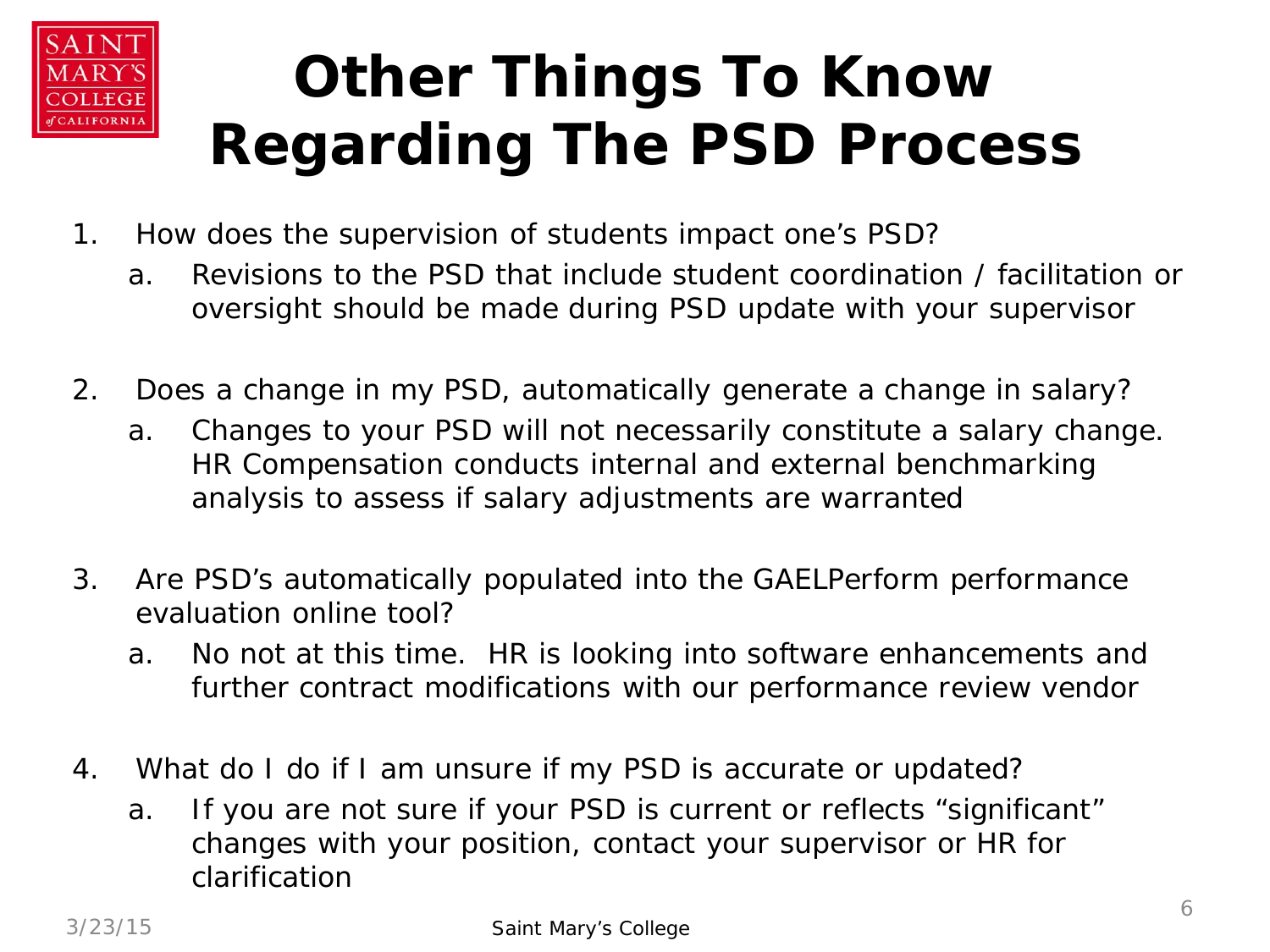

## **Myths vs. Facts Regarding PSD's**

#### Myths

• Employees are not key contributors in the PSD evaluation process

• Employees also have joint responsibility regarding PSD reevaluation

Facts

• Most revised PSD's result in a title, grade and salary increase



• Approximately 30% of revised or re-evaluated PSD's result in salary adjustments

- Volume of work is a key criteria in securing a revised PSD and salary increase
- HR is the "only" decision maker in PSD re-evaluations



- Volume of work is not a key criteria.
- HR has a strong consultative role in determining PSD's reevaluations. Survey data and manager input is also key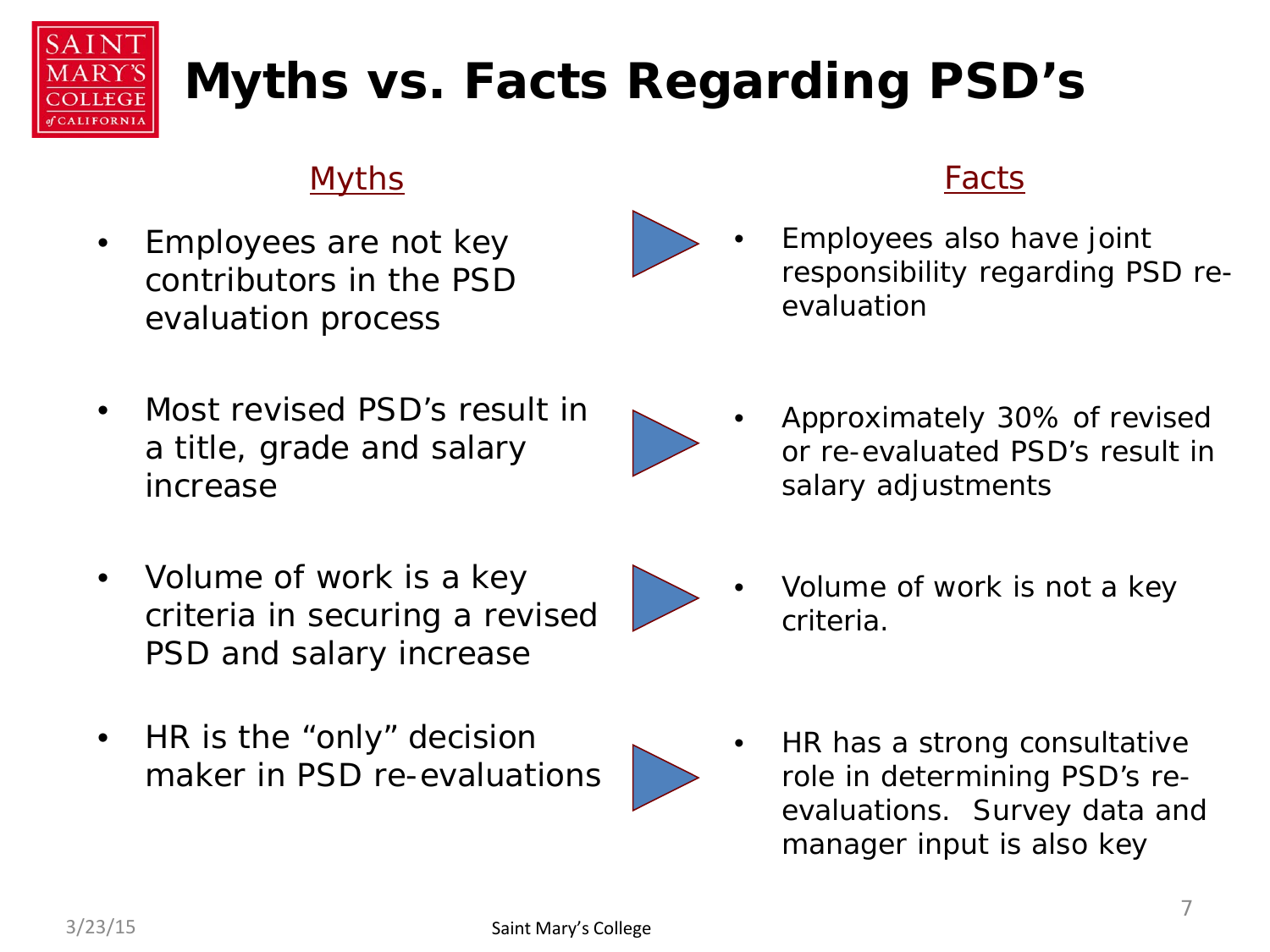

# Relevant Regulatory Standards

- Minimum wage regulations State & Federal
- FLSA Status non-exempt/exempt re: overtime eligibility (key duties tests) as defined by Federal and state legislation and regulations
- Equal Pay Act
- Title IX
- Civil Rights Act, 1964, as amended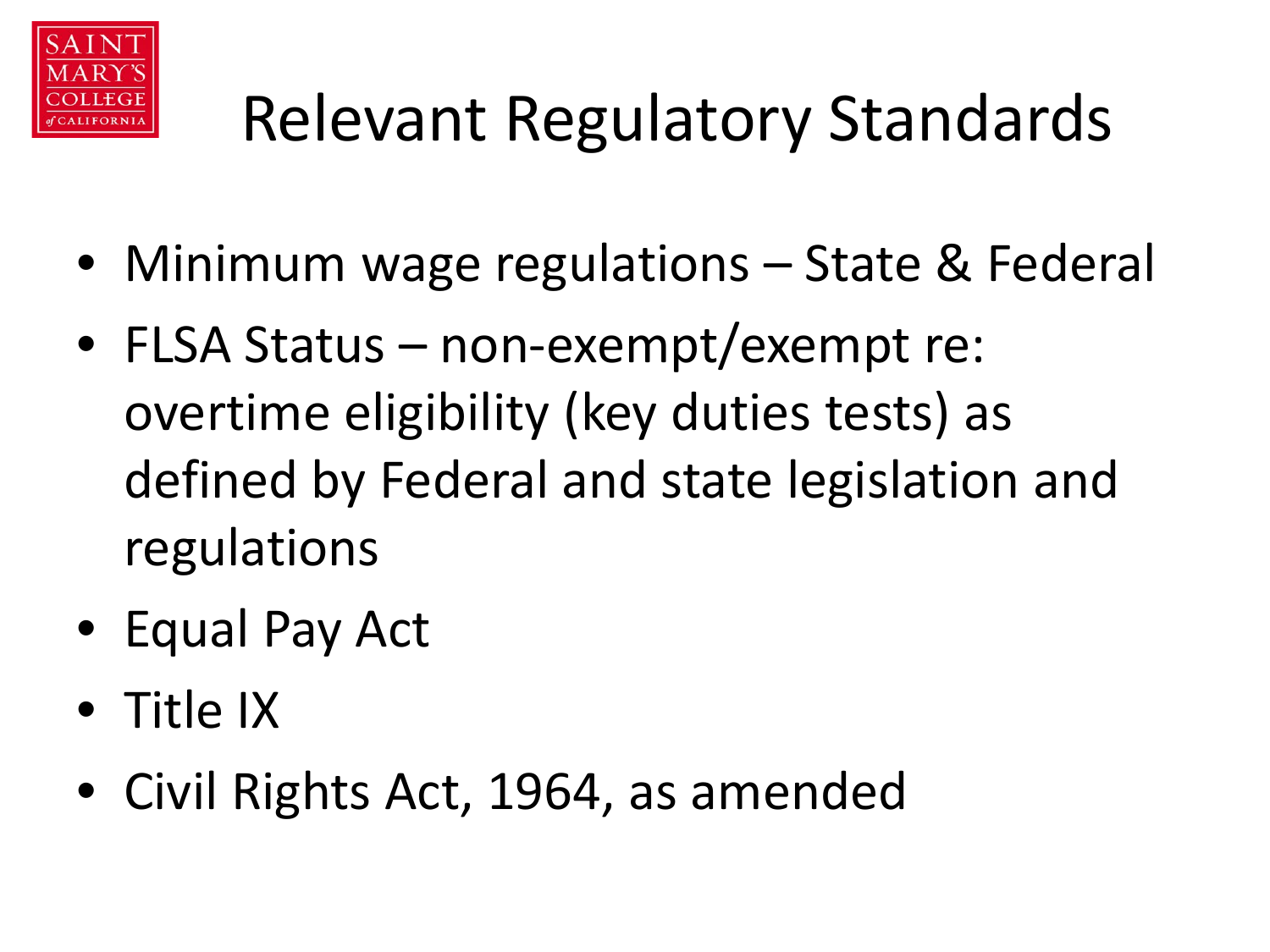

## **Next Steps Regarding PSD's**

- 1. HR will be including updated PSD content in staff, supervisory and management training
- 2. HR has purchased "Kenexa" a compensation market analysis tool to assist HR Compensation with job evaluation and market salary alignment
- 3. A modified version of this presentation focused on staff has been added to the HR and Staff Council web site for future reference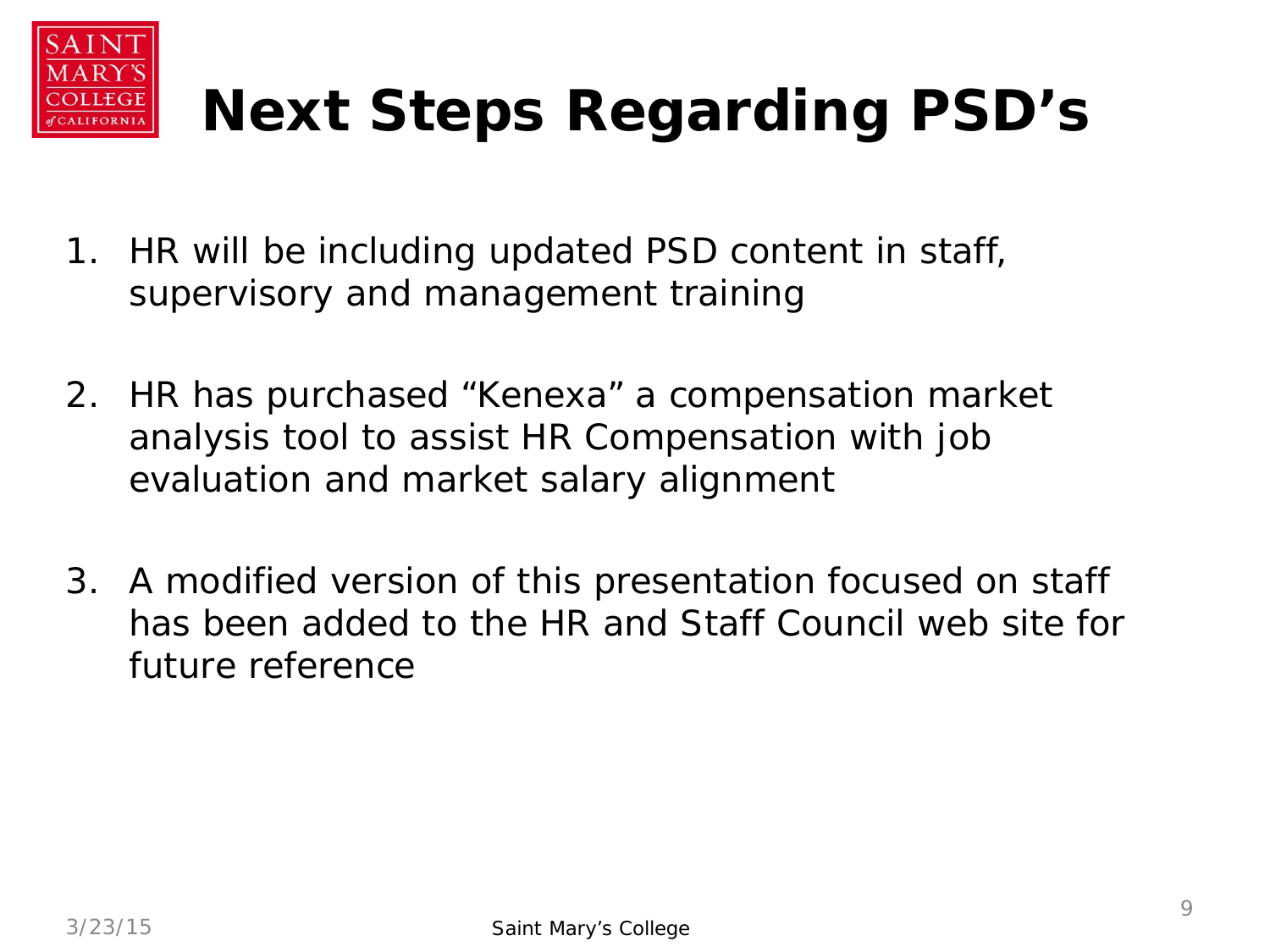

## **Questions and Answers**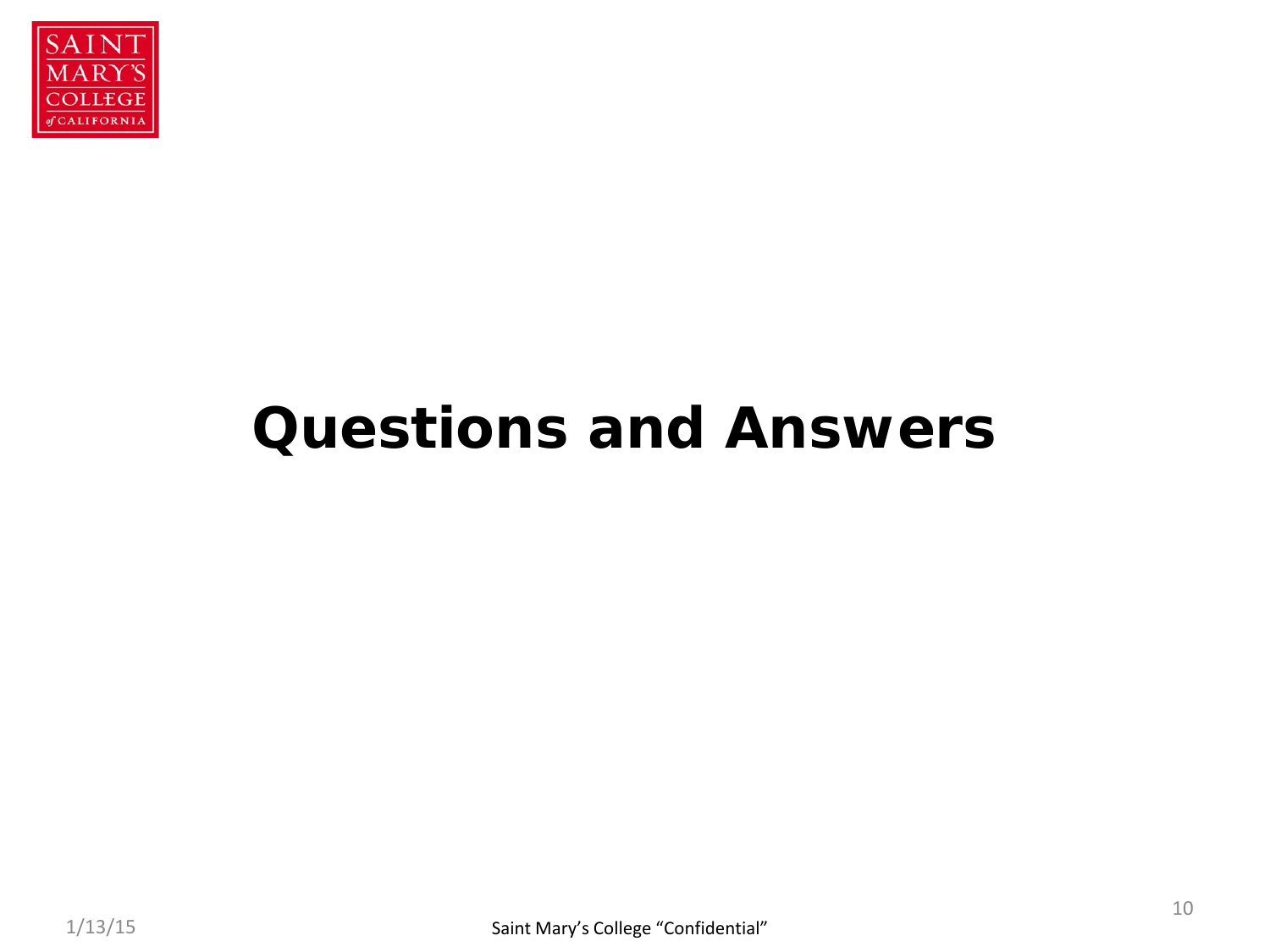

# Staff Program Job Evaluation Factors

• Role

The job's primary role in the College-principal purpose of the job.

• Problem Solving & Analysis

Amount normally required for completing the typical responsibilities of the job.

• Technical/Business Knowledge/Experience Required level & associated education/experience necessary in performing the job.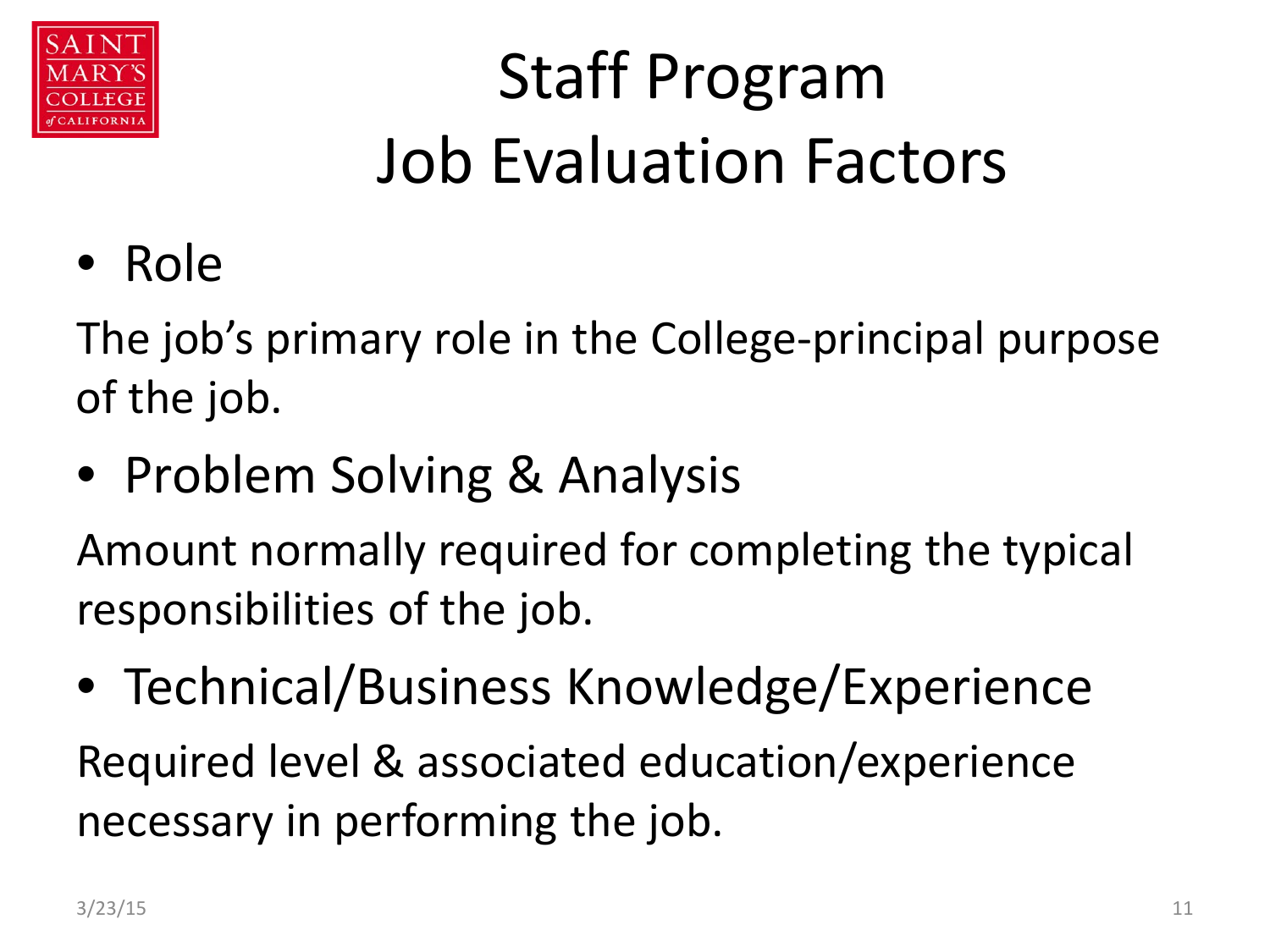

# Job Evaluation Factors

• Decision Making/Accountability/Impact

Level of accountability necessary for completing the typical responsibilities of the job.

• Budgetary Responsibility

Extent of participation in budget development & management; scope & size.

• Communication & Contacts

Purposes & level of communication required, and extent of interaction with others.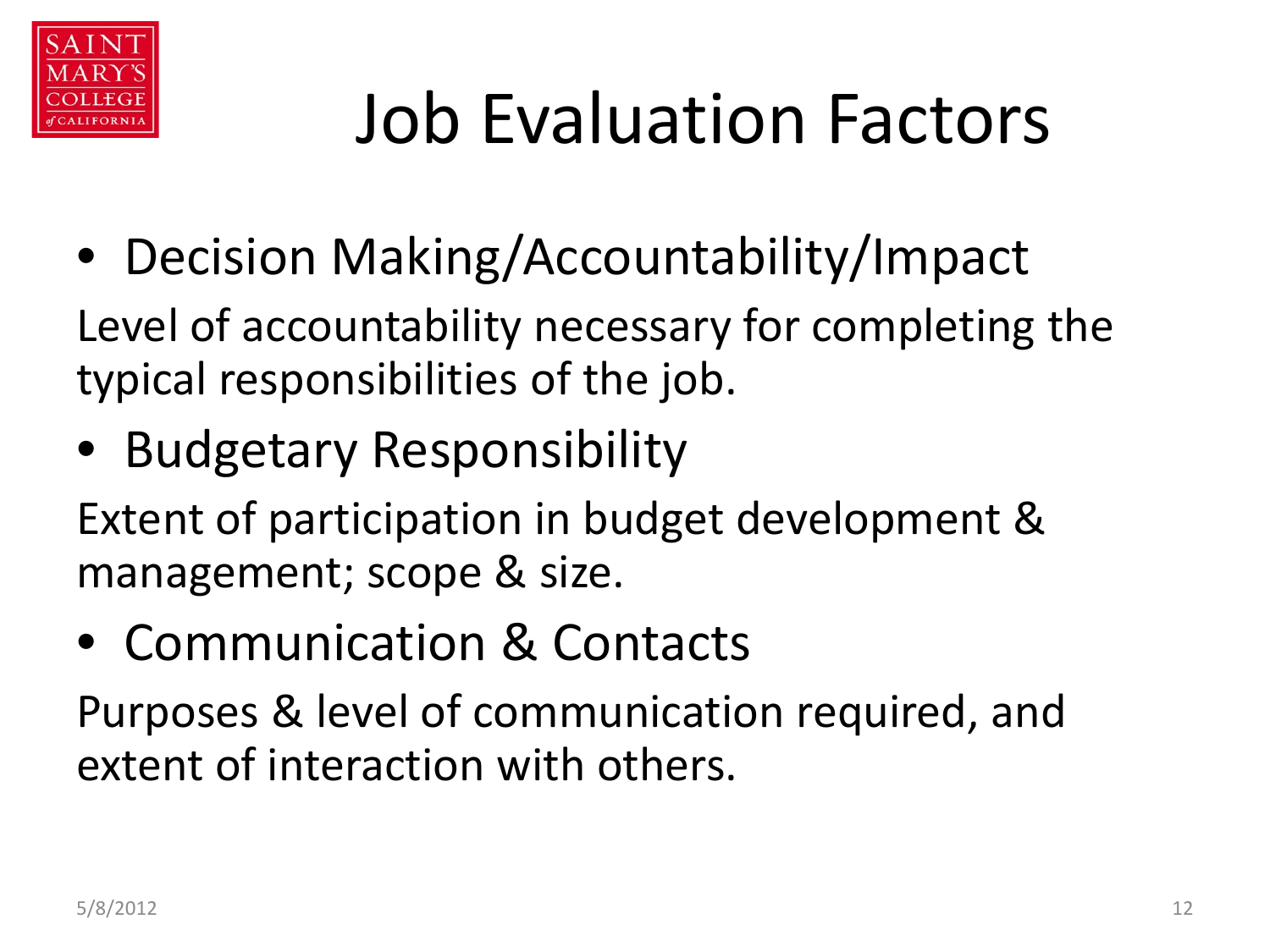

# Job Evaluation Factors

• Independence

Extent and amount of guidance typically needed for carrying out responsibilities.

• Supervisory Responsibility

The extent of supervisory responsibility, if any, required to do the job.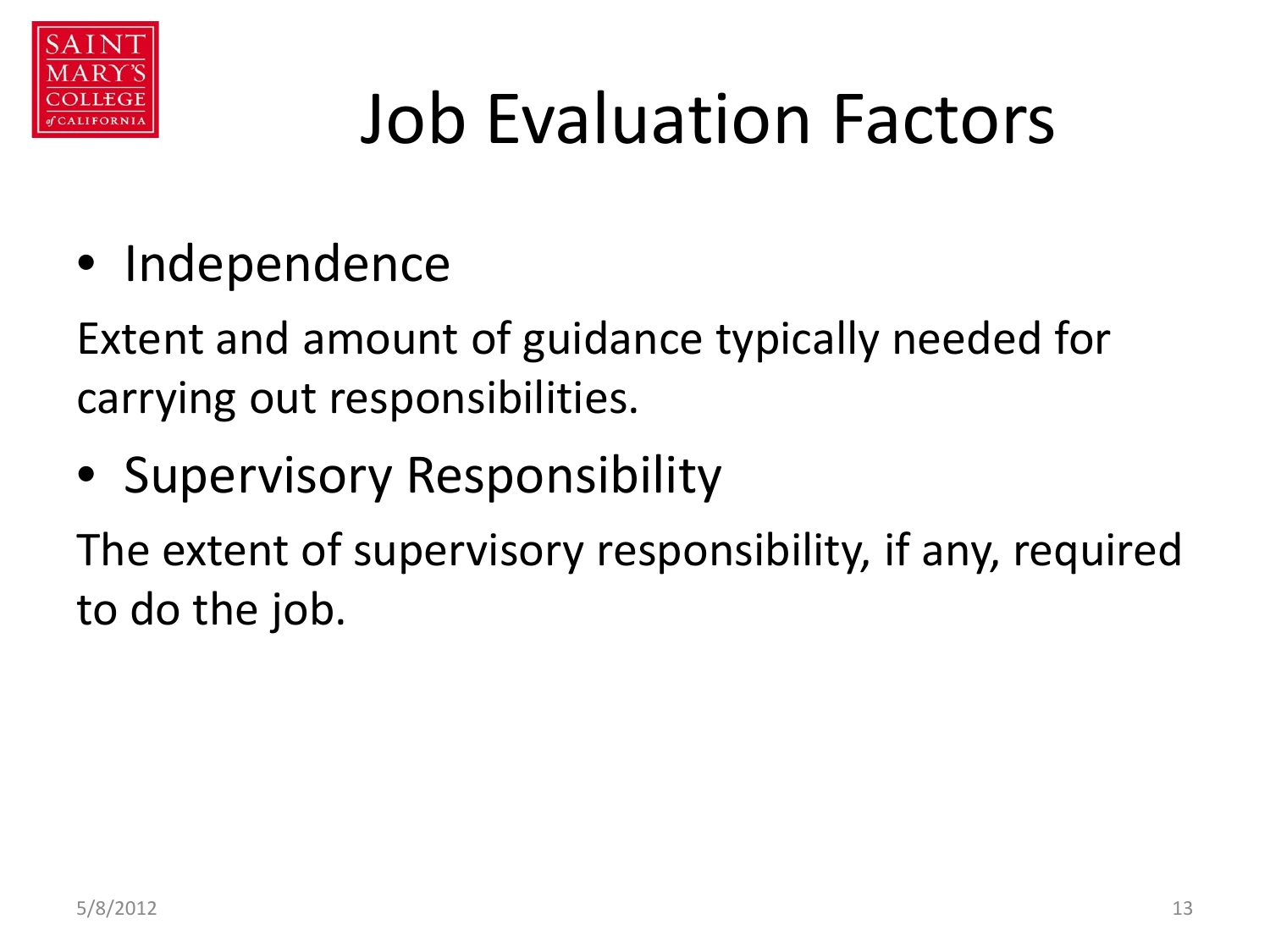

# Pay Factor Examples

- Institution Business Need
- Duties and Responsibilities
- Work Experience and Education
- Performance
- Knowledge, Skills, Abilities and Competencies
- Training, Certification and License
- Internal Salary Alignment
- Market Availability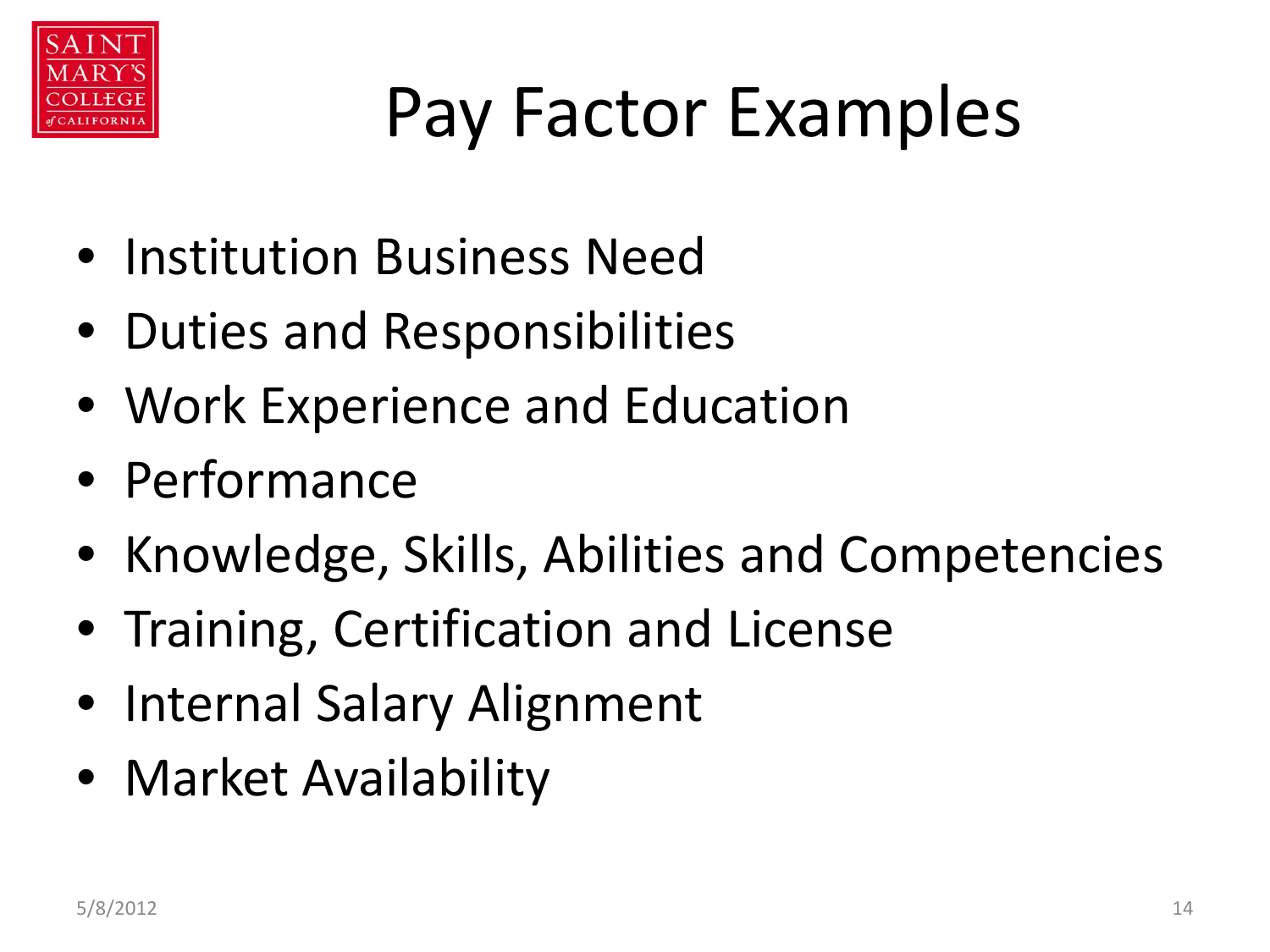

# Pay Factor Examples Continued

- Salary Reference Data
- Total Compensation
- Budget Implications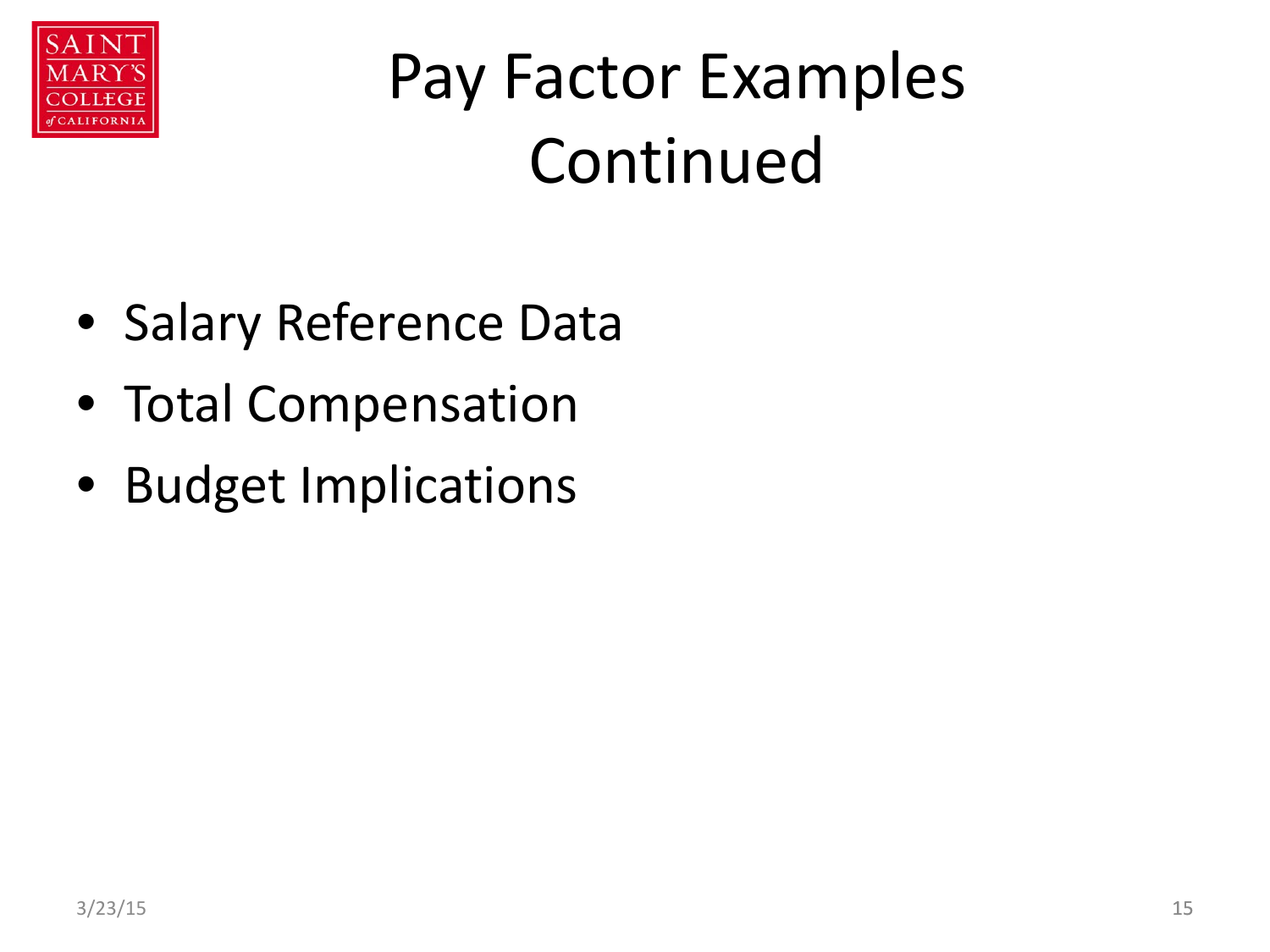

# SMC Compensation Philosophy: Key Elements

- Attract and retain outstanding staff committed to the College's mission
- Internal Fairness
- Pay competitive salaries
- Ensure financial/fiscal prudence (stewardship)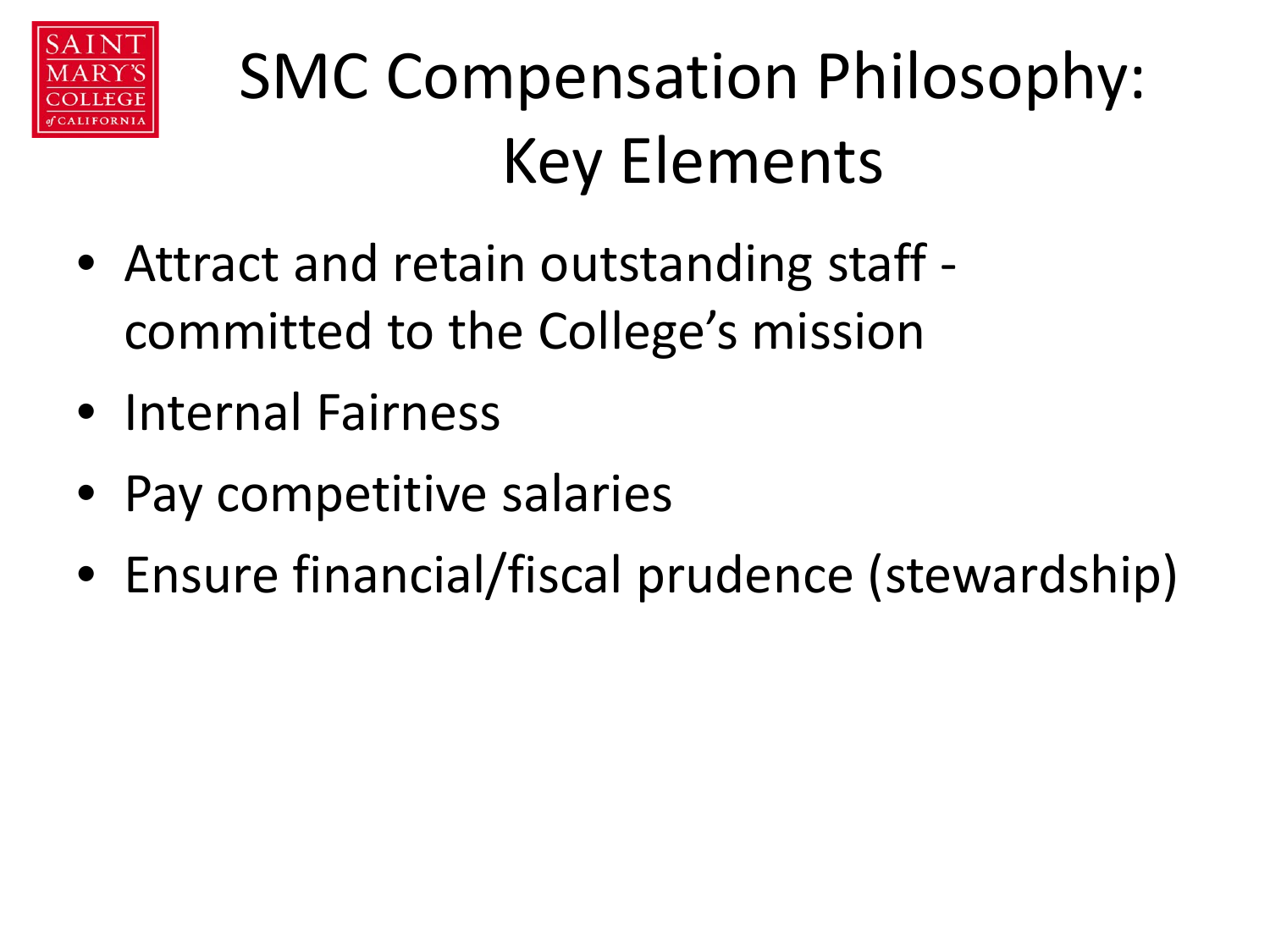

# Determining New Hire Salaries

• Determined in consultation with supervisor & HR

Based upon:

- previous incumbent salary allocation
- relevant market data
- qualifications/experience
- job type/responsibilities
- internal equity
- College's salary grade ranges for staff positions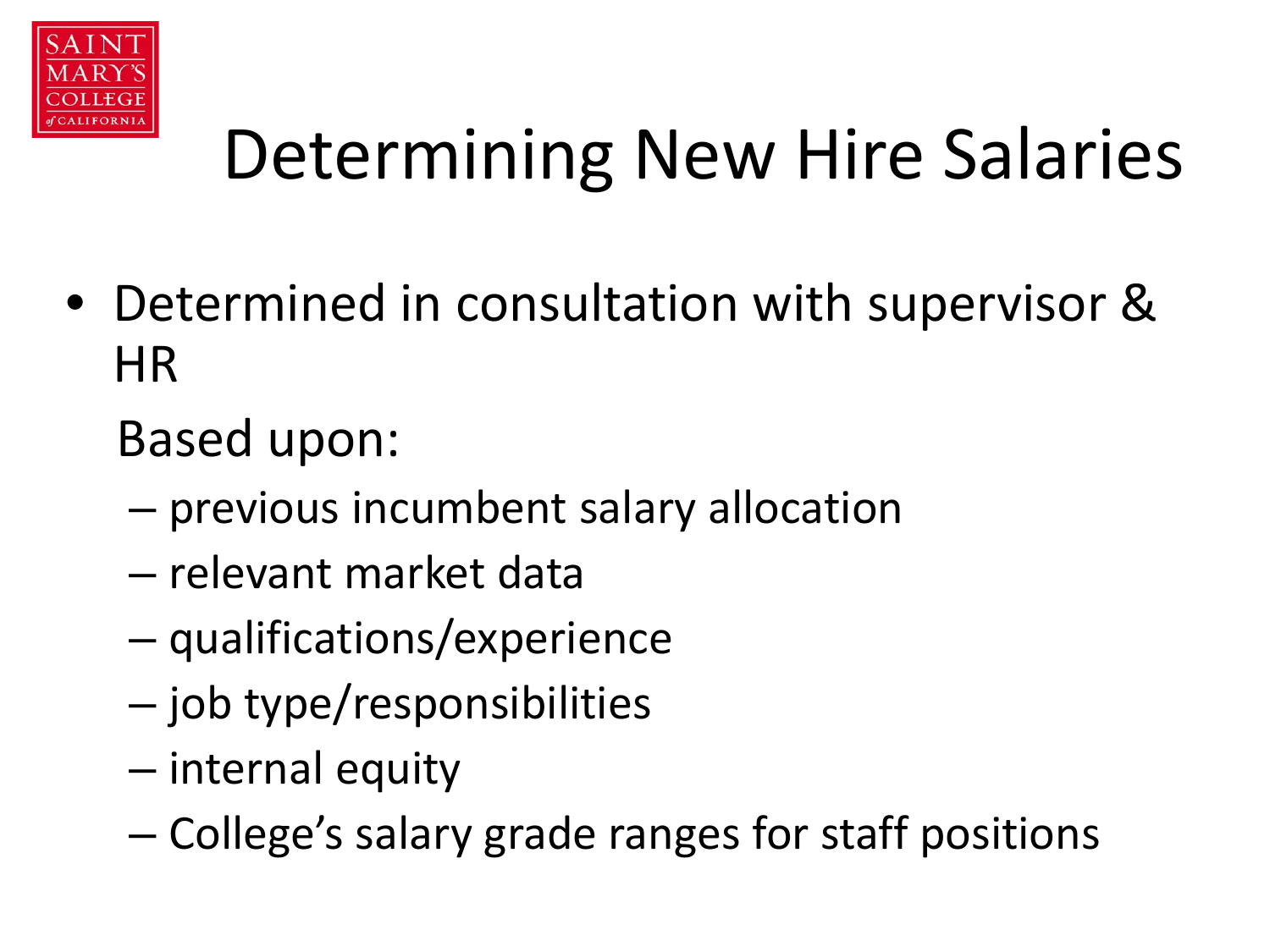

# Pay Increase Factors

- Annual performance appraisals overall rating of "achieves expectations" or better – eligible for increase
- General annual salary increases July 1 (subject to change)
- Hires and promotions on or after April 1 not eligible for annual salary increase